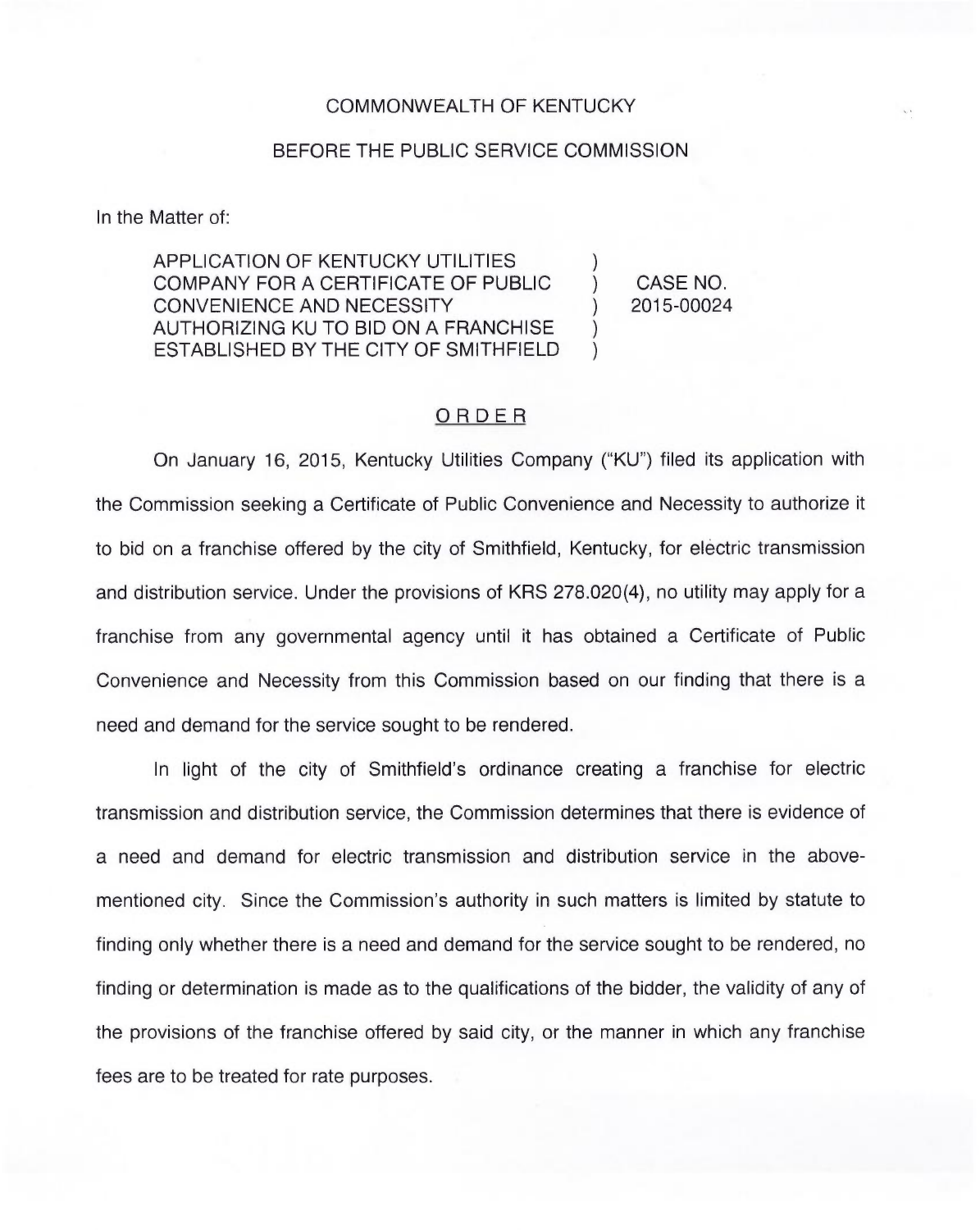## IT IS THEREFORE ORDERED that:

KU is granted a Certificate of Public Convenience and Necessity that  $1$ authorizes it to bid on a franchise offered by the city of Smithfield, Kentucky, for electric transmission and distribution service.

2. If KU is not the successful bidder, KU shall, within ten days of the award of the franchise at issue, file with the Commission a written notice stating that KU was not the successful bidder.

3. If KU is the successful bidder, KU shall, within ten days of the award of the franchise at issue, file with the Commission a copy of the executed franchise agreement and a statement disclosing the amount of the initial franchise fee.

4. If KU is the successful bidder, KU shall, within ten days of an increase or decrease in the amount of the initial franchise fee set forth in the franchise agreement, file with the Commission documentation setting forth the revised fee.

5. Any documents filed pursuant to ordering paragraphs 2, 3, or 4 of this Order shall reference the number of this case and shall be electronically submitted via the Commission's electronic Tariff Filing System.

6. This Order shall not be construed as granting a Certificate of Public Convenience and Necessity to construct utility facilities in said city.

Case No. 2015-00024

 $-2-$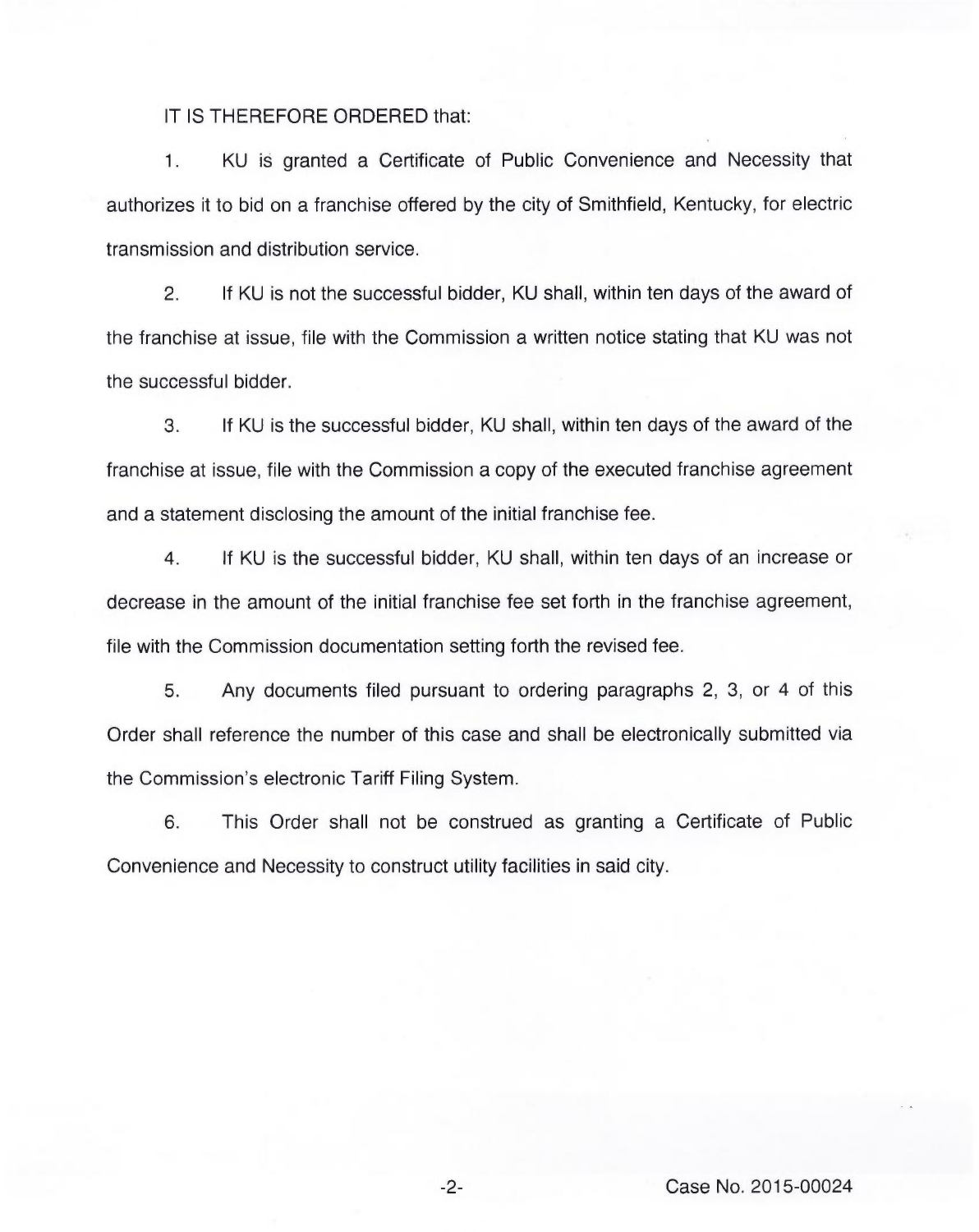By the Commission



ATTE\$ Executive Director

Case No. 2015-00024